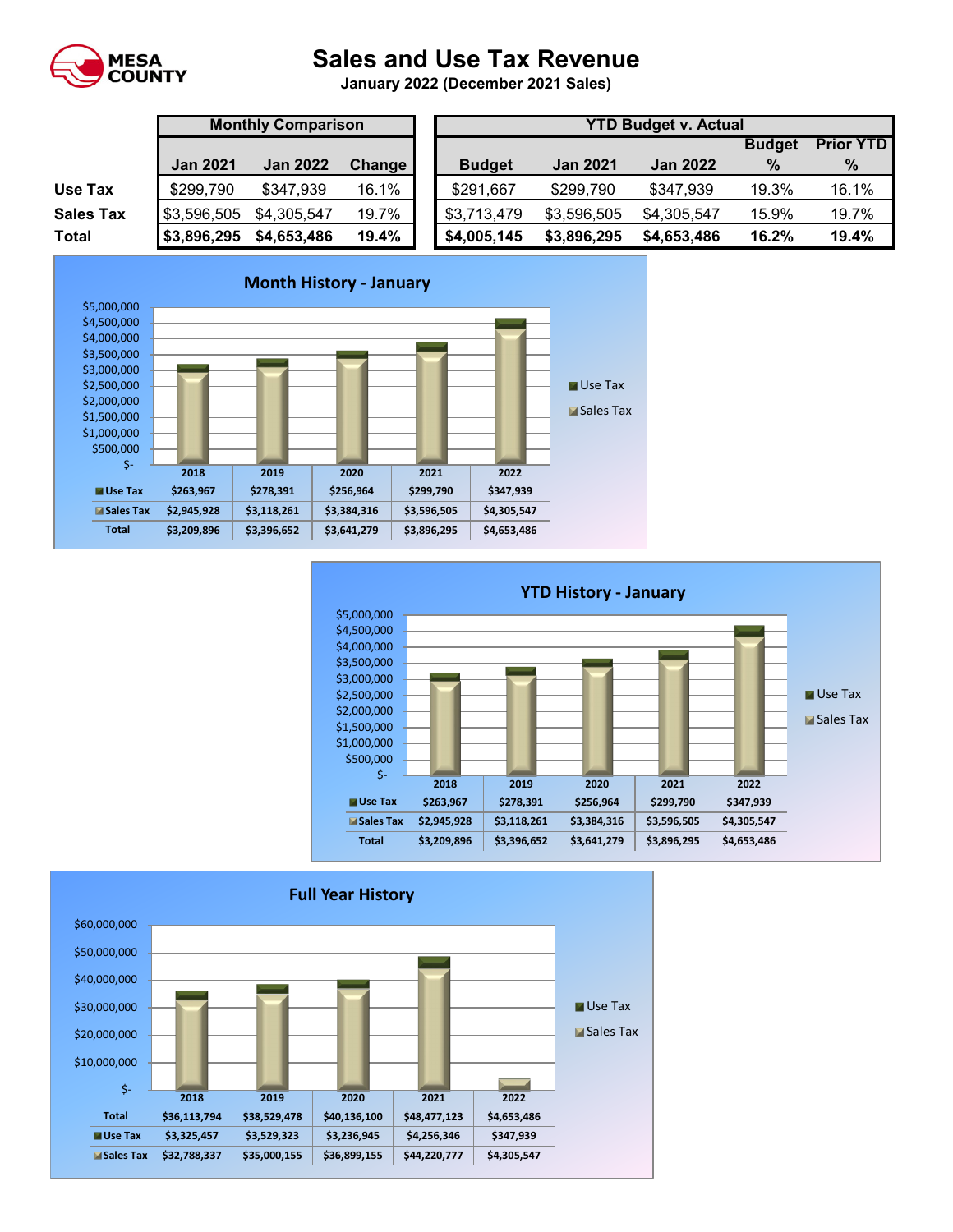

## **Sales Tax by Industry**

 **January 2022 (December 2021 Sales)**

|                                  | <b>Monthly Comparison</b> |                 |          |  | <b>Year-to-Date Comparison</b> |                 |           |          |  |  |
|----------------------------------|---------------------------|-----------------|----------|--|--------------------------------|-----------------|-----------|----------|--|--|
|                                  | <b>Jan 2021</b>           | <b>Jan 2022</b> | % Change |  | <b>YTD 2021</b>                | <b>YTD 2022</b> | \$ Change | % Change |  |  |
| <b>Retail</b>                    |                           |                 |          |  |                                |                 |           |          |  |  |
| Clothing                         | 144,471                   | 174,280         | 20.6%    |  | 144,471                        | 174,280         | 29,809    | 20.6%    |  |  |
| Food & Beverage                  | 199,503                   | 192,056         | $-3.7%$  |  | 199,503                        | 192,056         | (7, 447)  | $-3.7%$  |  |  |
| <b>Gasoline Stations</b>         | 29,393                    | 38,838          | 32.1%    |  | 29,393                         | 38,838          | 9,445     | 32.1%    |  |  |
| <b>Health/Personal Care</b>      | 94,385                    | 129,006         | 36.7%    |  | 94,385                         | 129,006         | 34,620    | 36.7%    |  |  |
| <b>Sporting Goods</b>            | 174,585                   | 217,998         | 24.9%    |  | 174,585                        | 217,998         | 43,413    | 24.9%    |  |  |
| <b>Internet Sales</b>            | 322,857                   | 336,092         | 4.1%     |  | 322,857                        | 336,092         | 13,235    | 4.1%     |  |  |
| <b>Other Retail</b>              | 619,915                   | 726,139         | 17.1%    |  |                                | 726,139         | 106,224   | 17.1%    |  |  |
| <b>Total Retail 1,585,110</b>    |                           | 1,814,408       | 14.5%    |  | 1,585,110                      | 1,814,408       | 229,298   | 14.5%    |  |  |
| <b>Other Industries</b>          |                           |                 |          |  |                                |                 |           |          |  |  |
| Agriculture                      | 1,614                     | 1,269           | $-21.4%$ |  | 1,614                          | 1,269           | (345)     | $-21.4%$ |  |  |
| Auto                             | 398,924                   | 433,832         | 8.8%     |  | 398,924                        | 433,832         | 34,908    | 8.8%     |  |  |
| Auto Repair                      | 64,020                    | 92,720          | 44.8%    |  | 64,020                         | 92,720          | 28,700    | 44.8%    |  |  |
| Construction                     | 52,461                    | 68,906          | 31.3%    |  | 52,461                         | 68,906          | 16,444    | 31.3%    |  |  |
| Finance                          | 8,280                     | 8,511           | 2.8%     |  | 8,280                          | 8,511           | 231       | 2.8%     |  |  |
| Home Improvement                 | 443,088                   | 521,843         | 17.8%    |  | 443,088                        | 521,843         | 78,755    | 17.8%    |  |  |
| Hotel & Restaurant               | 333,549                   | 443,794         | 33.1%    |  | 333,549                        | 443,794         | 110,245   | 33.1%    |  |  |
| Manufacturing                    | 146,472                   | 157,240         | 7.4%     |  | 146,472                        | 157,240         | 10,768    | 7.4%     |  |  |
| Medical                          | 6,475                     | 19,450          | 200.4%   |  | 6,475                          | 19,450          | 12,975    | 200.4%   |  |  |
| Oil & Gas                        | 24,686                    | 28,016          | 13.5%    |  | 24,686                         | 28,016          | 3,331     | 13.5%    |  |  |
| Professional                     | 29,426                    | 35,921          | 22.1%    |  | 29,426                         | 35,921          | 6,495     | 22.1%    |  |  |
| Rentals                          | 75,959                    | 88,666          | 16.7%    |  | 75,959                         | 88,666          | 12,707    | 16.7%    |  |  |
| Telecommunications               | 92,021                    | 130,907         | 42.3%    |  | 92,021                         | 130,907         | 38,886    | 42.3%    |  |  |
| Transportation                   | 11,076                    | 22,954          | 107.2%   |  | 11,076                         | 22,954          | 11,878    | 107.2%   |  |  |
| <b>Utilities</b>                 | 52,692                    | 66,324          | 25.9%    |  | 52,692                         | 66,324          | 13,633    | 25.9%    |  |  |
| Wholesale                        | 213,673                   | 284,713         | 33.2%    |  | 213,673                        | 284,713         | 71,040    | 33.2%    |  |  |
| All Other                        | 56,980                    | 86,070          | 51.1%    |  | 56,980                         | 86,070          | 29,091    | 51.1%    |  |  |
| Total Other Industries 2,011,395 |                           | 2,491,138       | 23.9%    |  | 2,011,395                      | 2,491,138       | 479,743   | 23.9%    |  |  |
| <b>Grand Total</b>               | 3,596,505                 | 4,305,547       | 19.7%    |  | 3,596,505                      | 4,305,547       | 709,041   | 19.7%    |  |  |

## **Use Tax Detail January 2022**

**Jan 2021 Jan 2022 % Change YTD 2021 YTD 2022 \$ Change % Change** Automobile Use Tax  $295,259$   $346,696$  17.4%  $295,259$   $346,696$  51,437 17.4% Building Use Tax 4,531 1,244 -72.6% 4,531 1,244 (3,287) -72.6% **Total Use Tax 299,790 347,939 16.1% 299,790 347,939 48,149 16.1% Monthly Comparison Year-to-Date Comparison**